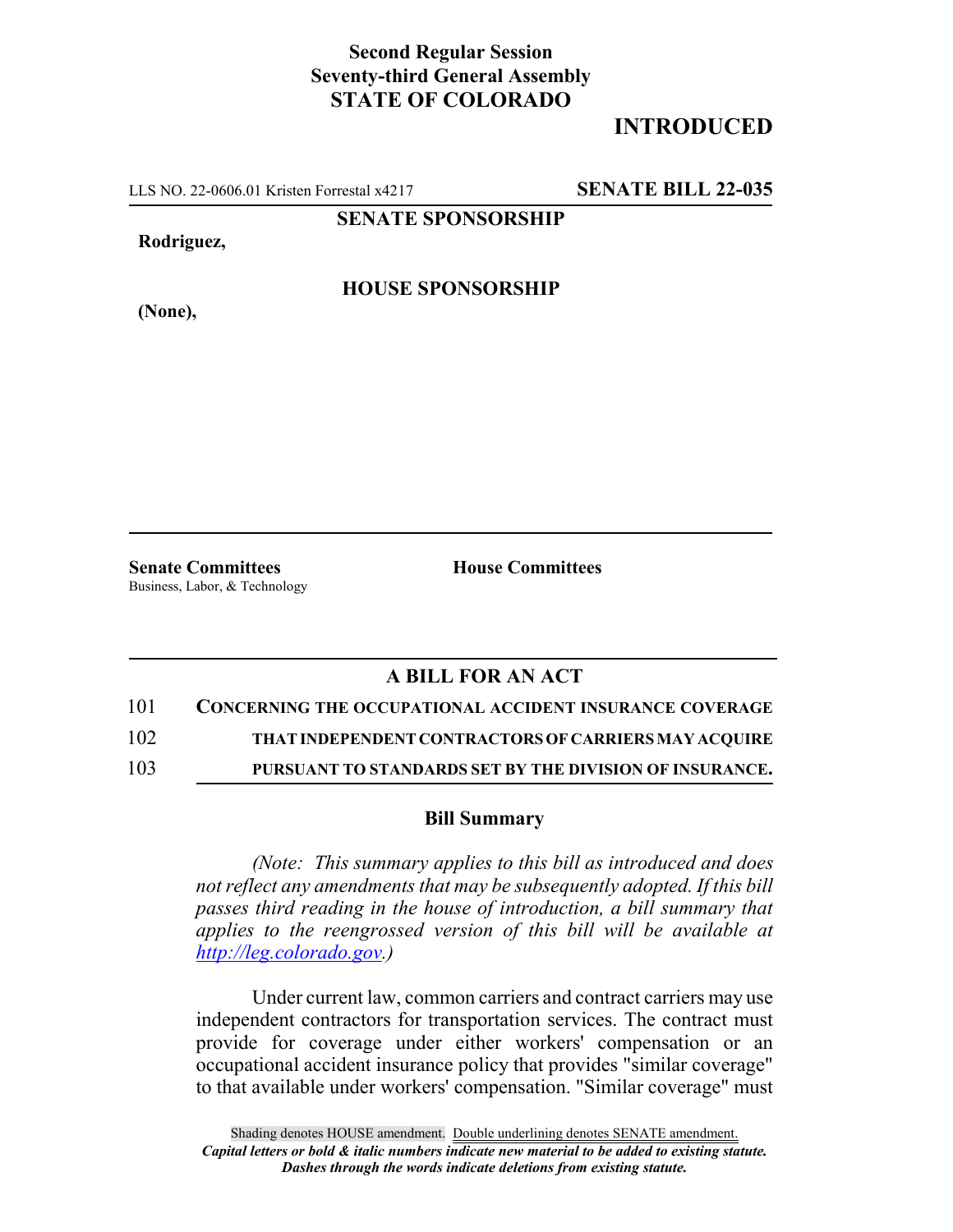meet or exceed standards set by the division of insurance and is defined to require benefits that are at least comparable to the benefits offered under the workers' compensation system. The bill amends the definition of "similar coverage" by repealing this "comparable benefits" requirement.

 *Be it enacted by the General Assembly of the State of Colorado:* **SECTION 1. Legislative declaration.** (1) The general assembly hereby: (a) Finds that: (I) During the COVID-19 pandemic, trucking companies and their drivers have been essential in keeping medical equipment, groceries, cleaning and sanitizing supplies, and other crucial materials moving through the supply chain; (II) Truck drivers have been on the front lines from the beginning of this crisis, making critical deliveries to address the everyday needs of the public and keep the state's economy going; (III) It has been very difficult for truck drivers to remain safe, particularly at the start of the pandemic, and while many workers in other 14 sectors of the economy have been able to operate remotely or stay home, truck drivers cannot; and (IV) By performing their duties, truck drivers have placed 17 themselves at risk for the greater good, many have fallen sick, and some have tragically passed away; (b) Determines that: (I) Like other small businesses, those in the trucking industry have been hard hit, especially small, one-truck, one-person businesses known as owner-operators; (II) Owner-operators are independent contractors who own and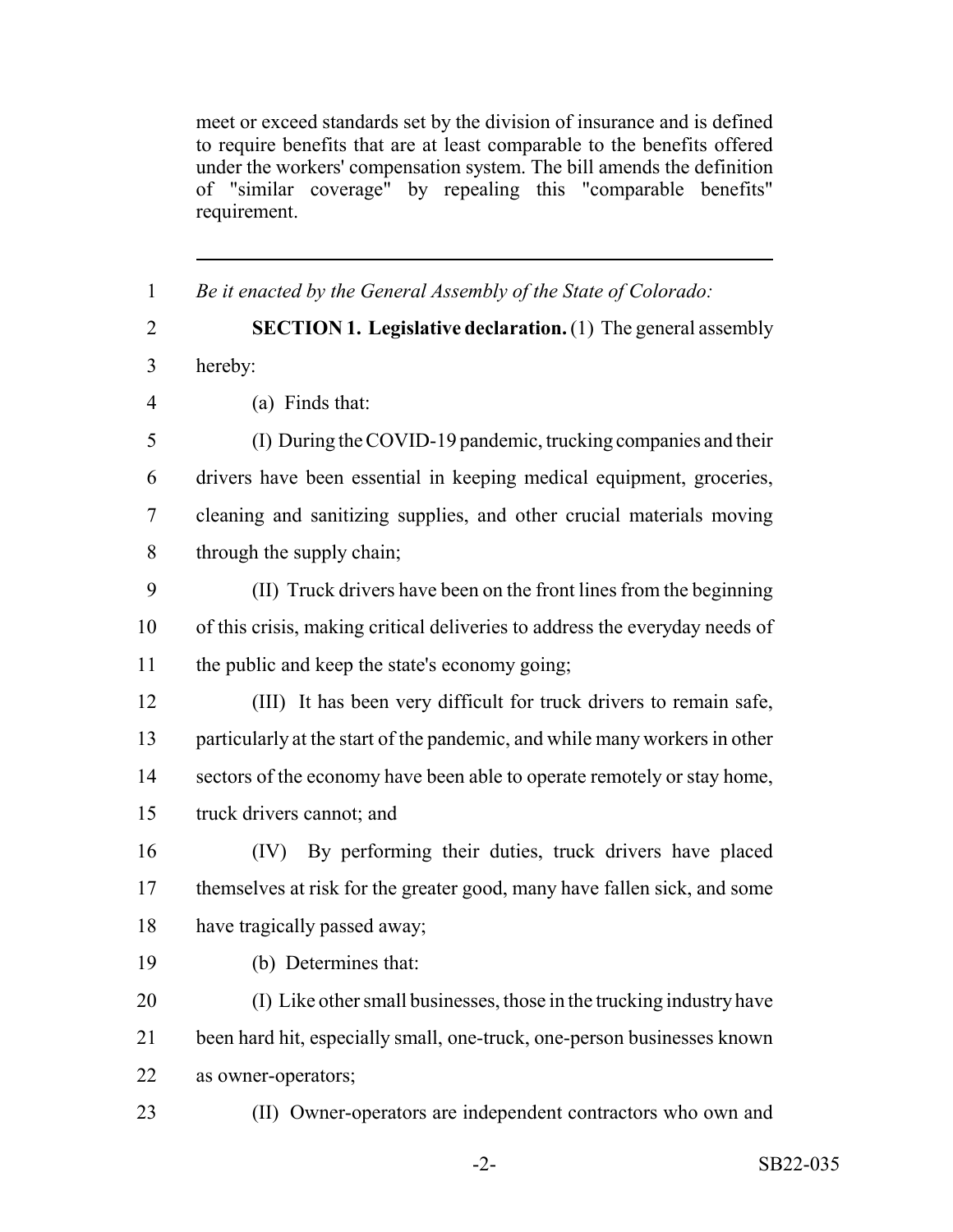operate their own trucks and transport goods and freight for shippers or 2 under contract with another trucking operator or business;

 (III) A large percentage of these small trucking owner-operators are minority or disadvantaged businesses, and as independent businesses, these owner-operators are responsible for all business-related expenses, including occupational accident insurance;

 (IV) The higher costs of conducting business during the COVID-19 pandemic, along with greater uncertainty as to freight volumes and lower freight rates for many of these small owner-operators, have hurt both cash flow and the bottom line for these small owner-operators, many of whom are facing possible loss or closure of their businesses without some assistance; and

 (V) As the pandemic continues in 2022, the state and the economy will continue to be heavily dependent on the trucking industry and small owner-operators, and without some action, Colorado may lose more of these small businesses due to the financial strains that have been placed upon them during this time; and

(c) Declares that:

 (I) To alleviate some of the financial stress on these small independent trucking businesses, it is critical that they have access to an affordable insurance option for work-related injury coverage;

 (II) This option, occupational accident insurance, is readily available in other states, but due to restrictions in current Colorado law, similar affordable policies cannot be offered in Colorado unless a change is made to the law;

 (III) Occupational accident insurance is a product that ensures the protection of and affordability for these small, often minority-owned,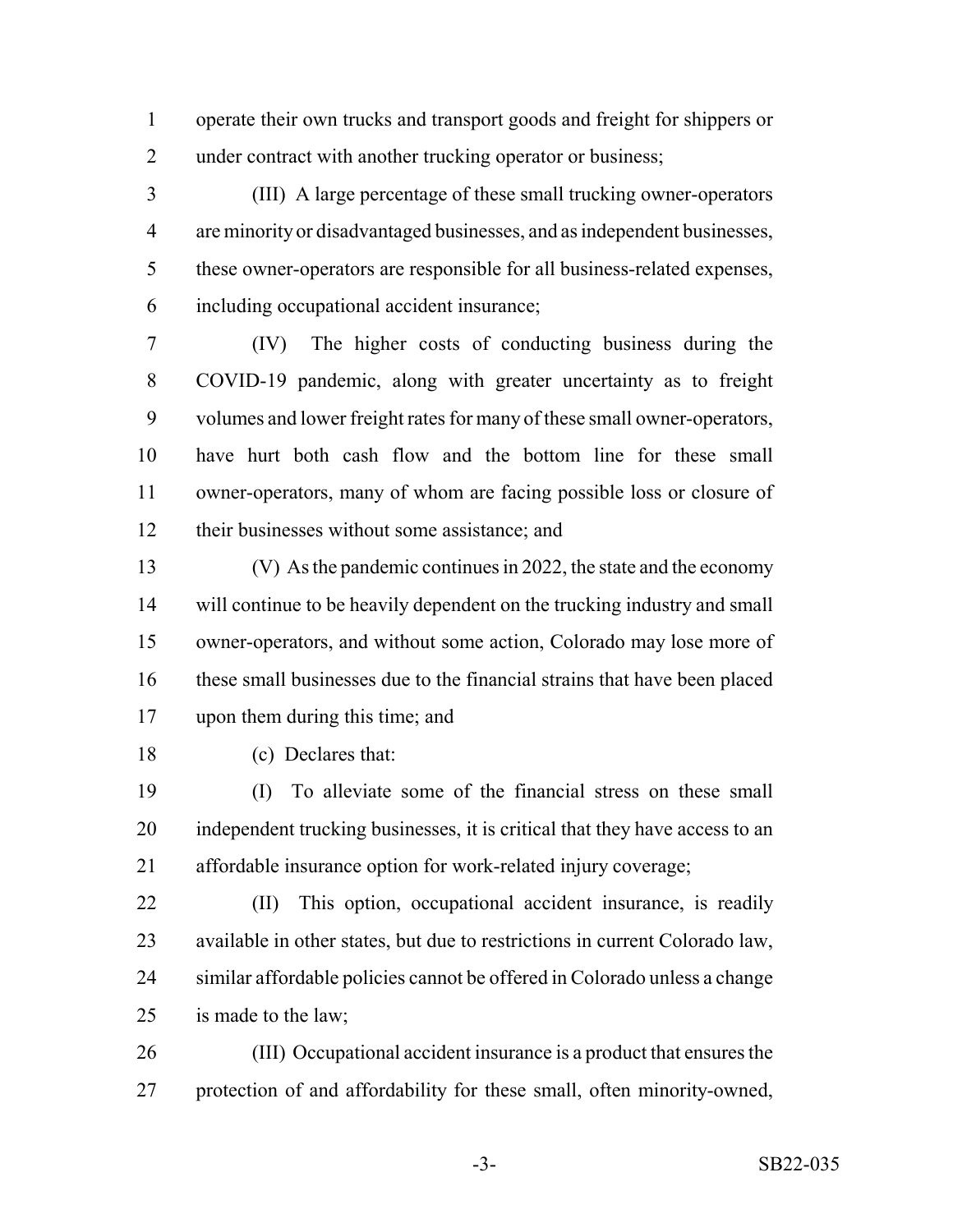businesses as they establish themselves and potentially grow their footprint in Colorado; and

 (IV) Having access to an occupational accident insurance product allows these small trucking companies to compete in neighboring states that already provide access to this important insurance product.

 **SECTION 2.** In Colorado Revised Statutes, 40-11.5-102, **amend** 7 (5)(b) introductory portion and  $(5)(b)(I)$  as follows:

 **40-11.5-102. Lease provisions - definitions - rules.** (5) (b) For 9 purposes of As USED IN this subsection  $(5)$ , "similar coverage":

 (I) Means insurance benefits designed for independent contractors and sole proprietors who reject workers' compensation coverage and elect, pursuant to this subsection (5), coverage providing medical, temporary and permanent disability, death and dismemberment, and survivor benefits that are subject to regulation by the division of insurance in the department of regulatory agencies. The specifications of the insurance, including coverages, exclusions, policy limits, and the amount, if any, of any deductibles or copayments, must be filed with the division of insurance. The specifications must meet or exceed standards 19 set by the division of insurance. and the standards must specify that the 20 benefits offered by the insurance coverage must be at least comparable to 21 the benefits offered under the workers' compensation system.

 **SECTION 3. Act subject to petition - effective date.** This act takes effect at 12:01 a.m. on the day following the expiration of the ninety-day period after final adjournment of the general assembly; except 25 that, if a referendum petition is filed pursuant to section 1 (3) of article V of the state constitution against this act or an item, section, or part of this act within such period, then the act, item, section, or part will not take